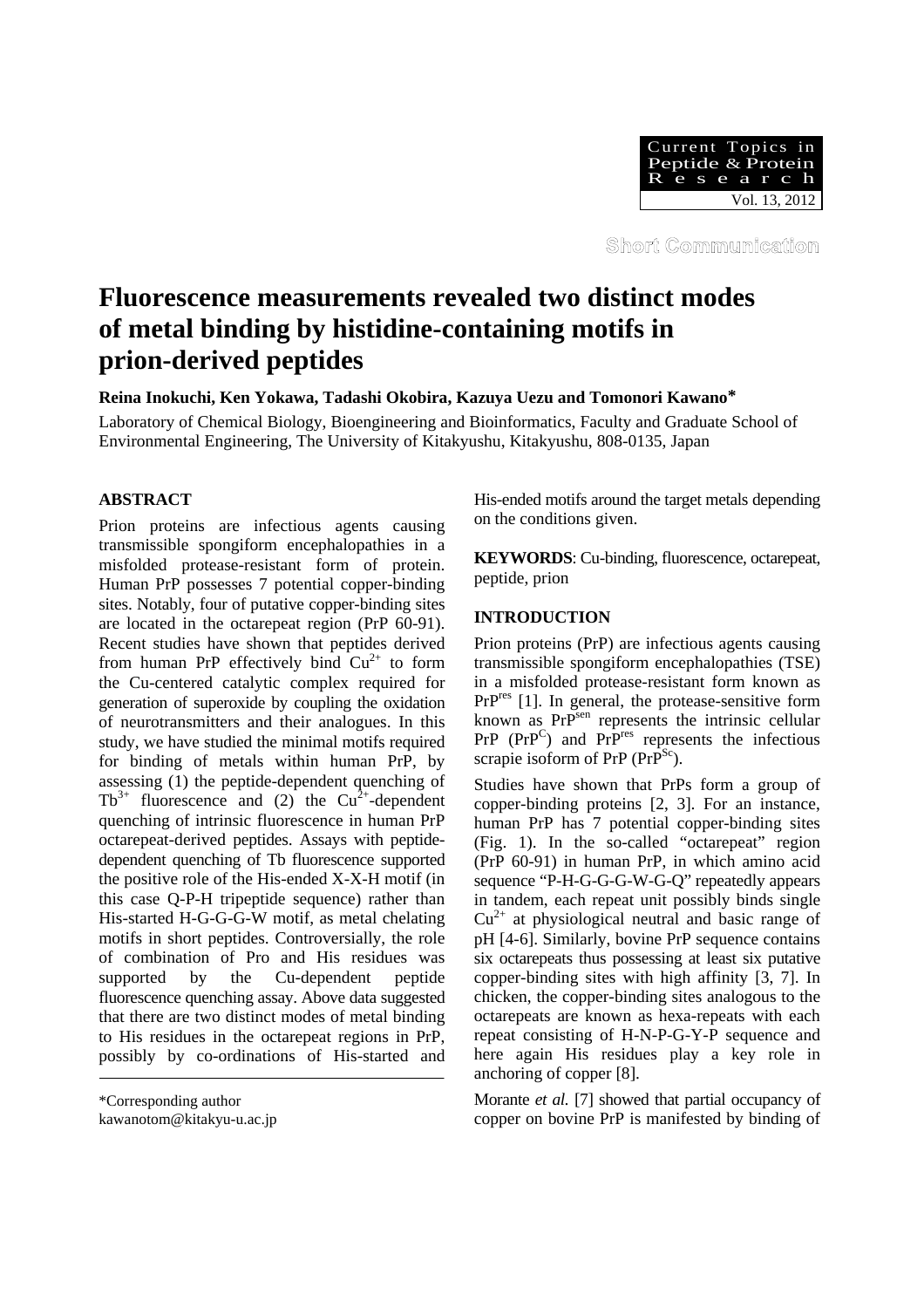

MANLGCWMLV LEVATWSDLG LCKKRPKPGG WNTGGSRYPG OGSPGGNRYP PQGGGGWGQP HGGGWGQPHG GGWGQPHGGG WGQPHGGGWG QGGGTHSQWN KPSKPKTNMK HMAGAAAAGA VVGGLGGYML GSAMSRP IIH FGSDYEDRYY RENMHRYPNQ VYYRPMDEYS NQNNFVHDCV N I TLKQHTVT TTTKGENFTE TDVKMMERVV EQMC ITQYER ESQAYYQRGS SMVLFSSPPV ILL ISFL IFL **IVG** 



**Fig. 1.** The Cu-binding site and Cu-binding model of PrP. (a) Cu-binding site in PrP. (b) Amino acid sequence of octarepeat peptide. (c) Likely structure of peptide (QPH)-Cu complex.

copper to PrP in the intermolecular or inter-octarepeat orientations while total occupancy of copper is manifested by intra-repeat binding of copper to the octarepeat region. *In vitro* studies have shown that the actual least motif in the octarepeats necessarily required for binding of copper consists of 4 amino acids H-G-G-G [4] or 5 amino acids H-G-G-G-W [3].

There are additional Cu-binding sites on PrP such as amino acid regions 92-96 (G-G-G-T-H) [3], 124-126 (K-H-M) [9] and 180-193 (V-N-I-T-K-Q-H-T-V-

T-T-T-T) [10]. Importantly, all studies suggested that His residue in each region (or each repeat unit) plays a key role in anchoring the copper (Fig. 1b).

Many metalloproteins behave both as oxidants and as antioxidants in biological systems [11-15]. PrP-derived Cu-binding small peptides were shown to be active in both the enhancement of oxidative reactions targeting the cells and the protection of biological components from the oxidative stress, both due to the metal-binding nature of the peptides, depending on the conditions given [16-23].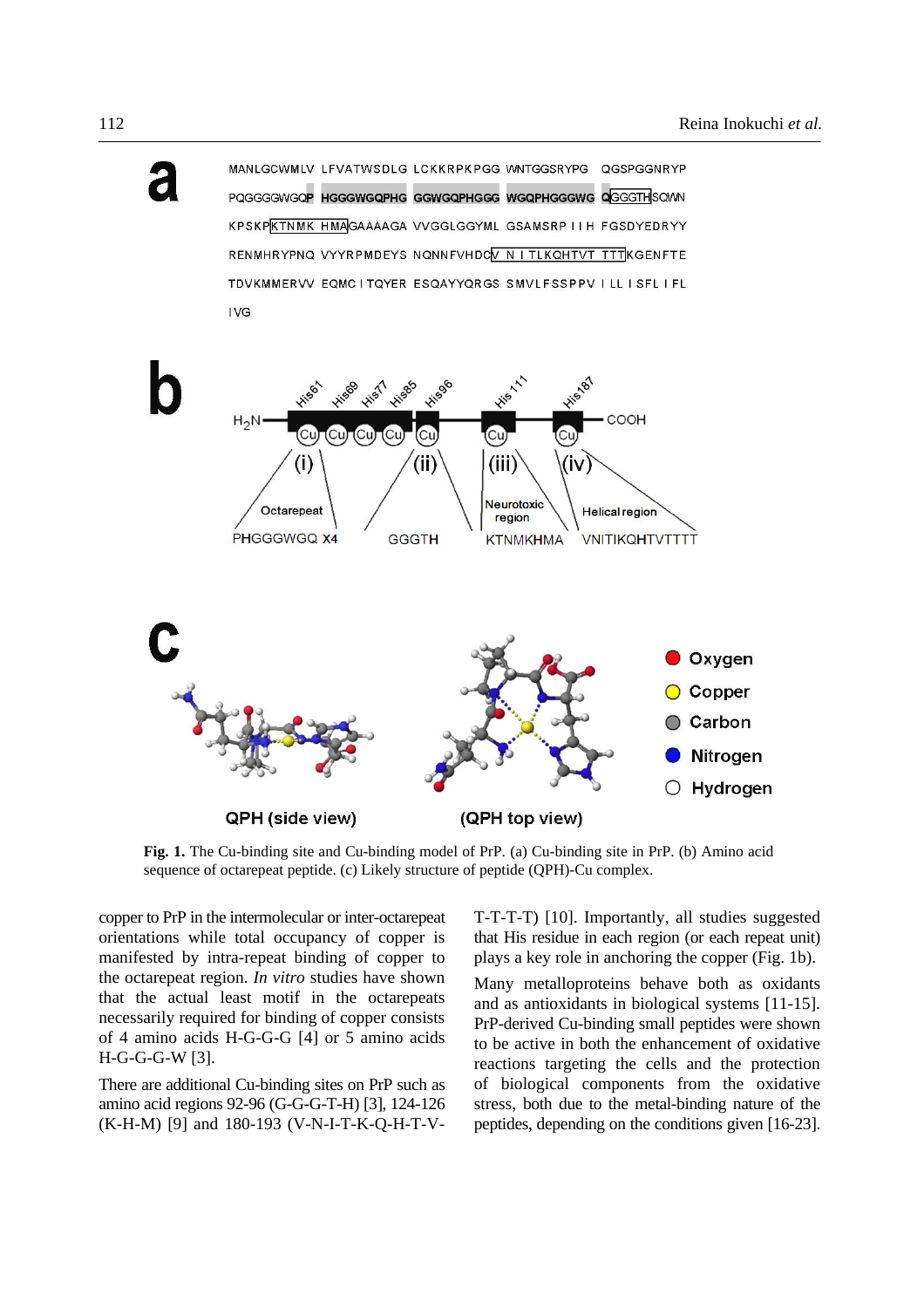Therefore, the interaction between  $Cu^{2+}$  and PrP (binding of  $Cu^{2+}$ ) should be carefully monitored for further studying the modes of actions of PrP behaving as a metalloprotein.

Accordingly [1, 24], several diagnostic approaches for detection of human prion disease based on the conformation-dependent immunoassay (CDI assay) were developed. These approaches aim to determine both the proteinase K-sensitive and resistant forms of PrP without the use of proteolytic digestion while all conventional immunoassays for  $PrP^{Sc}$ rely on the limited proteolysis to eliminate  $PrP^C$ . Such CDI technique with enhanced sensitivity is based on the detection of PrP bound on microtitre plates using lanthanide-conjugated monoclonal antibodies [24, 25]. The dissociation-enhanced lanthanide fluoro-immunoassay designated as DELFIA, utilizes the intrinsic fluorescence of specific lanthanides such as europium (Eu), samarium (Sm) and terbium (Tb). In DELFIA, the fluorescent signals for lanthanides are designed to be enhanced in the presence of the fluorescenceenhancing chelates.

In some cases, the fluorescence of lanthanides could be largely altered without such chelates when reacting with metal-binding proteins or peptides. Thus, apart from DELFIA, fluorescent nature of lanthanides, chiefly of  $Tb^{3+}$ , has been used for assessing the mode of metal binding to proteins and peptides since such ions of lanthanides mimic the behavior of copper, zinc, manganese and magnesium, and binds to proteins [26].

In this study, we have studied the minimal motifs required for binding of metals (chiefly copper) to the human PrP by assessing (1) the peptide-dependent quenching of  $Tb^{3+}$  fluorescence and (2) the copper-dependent quenching of intrinsic fluorescence in human PrP octarepeat-derived peptides.

## **MATERIALS AND METHODS**

### **Peptides and chemicals**

Peptides corresponding to Cu-binding sequence in PrP protein were synthesized to examine the behavior of such Cu-binding domains. The peptides were obtained from the custom peptide service department of Sigma Genosys Japan, Ishikari, Hokkaido, Japan. The amino acid sequences of the peptides chemically synthesized were purified

on high pressure liquid chromatography prior to the experimental use.

Other chemicals including terbium (III) chloride hexahydrate, used in this study were of reagent grade purchased from Wako Pure Chemical Industries Ltd. (Osaka, Japan).

## **Fluorometric analysis**

Terbium (Tb)-dependent florescence and intrinsic fluorescence from the peptides and from amino acids were detected in phosphate buffered saline using a fluorescence spectrophotometer (F-4500 Hitachi High-Technol. Co., Tokyo) as described [16]. The three-dimensional (3D) spectral measurement of fluorescence was carried out at the excitation wavelength between 200 and 600 nm with 5 nm intervals and emission wavelength between 200 and 600 nm with 5 nm intervals.

In the phosphate-buffered medium, the actual concentrations of free  $Tb^{3+}$  after addition of mM orders of  $TbCl<sub>3</sub>$  were expected to be as low as  $\mu$ M order due to interaction between phosphate and Tb ion. The observed Tb-fluorescence is likely due to free  $Tb^{3+}$ , and thus quenching of Tb-fluorescence can be achieved by µM ranges of peptides or chelaters as previously described [16]. Here, quenching of Tb-fluorescence by PrP-derived peptides was performed with  $1 \text{ mM}$  TbCl<sub>3</sub> dissolved in 50 mM potassium phosphate buffer (pH. 7.0) supplemented with and without peptides of interest (up to 30  $\mu$ M). Intrinsic fluorescence in PrP-derived peptides and free amino acids up to  $30 \mu$ M dissolved in  $50 \mu$ M potassium phosphate buffer (pH. 7.0) were also assessed with a fluorescence spectrophotometer in the presence and absence of  $CuSO<sub>4</sub>$ .

## **RESULTS AND DISCUSSION**

## **Quenching of Tb-fluorescence by octarepeat peptides**

As previously reported [16], free  $\text{Th}^{3+}$  showed the peaks of fluorescence with excitation wavelength at 224 nm and emission wavelengths at 545 nm and 585 nm (Fig. 2a). The Tb-dependent fluorescence was drastically lowered in the presence of peptides of octarepeat series confirming the metal binding nature of the peptides used (Fig. 2b-d).

Due to fluorescent nature and similarity to behavior of Cu ion, Tb ion has been used as a model for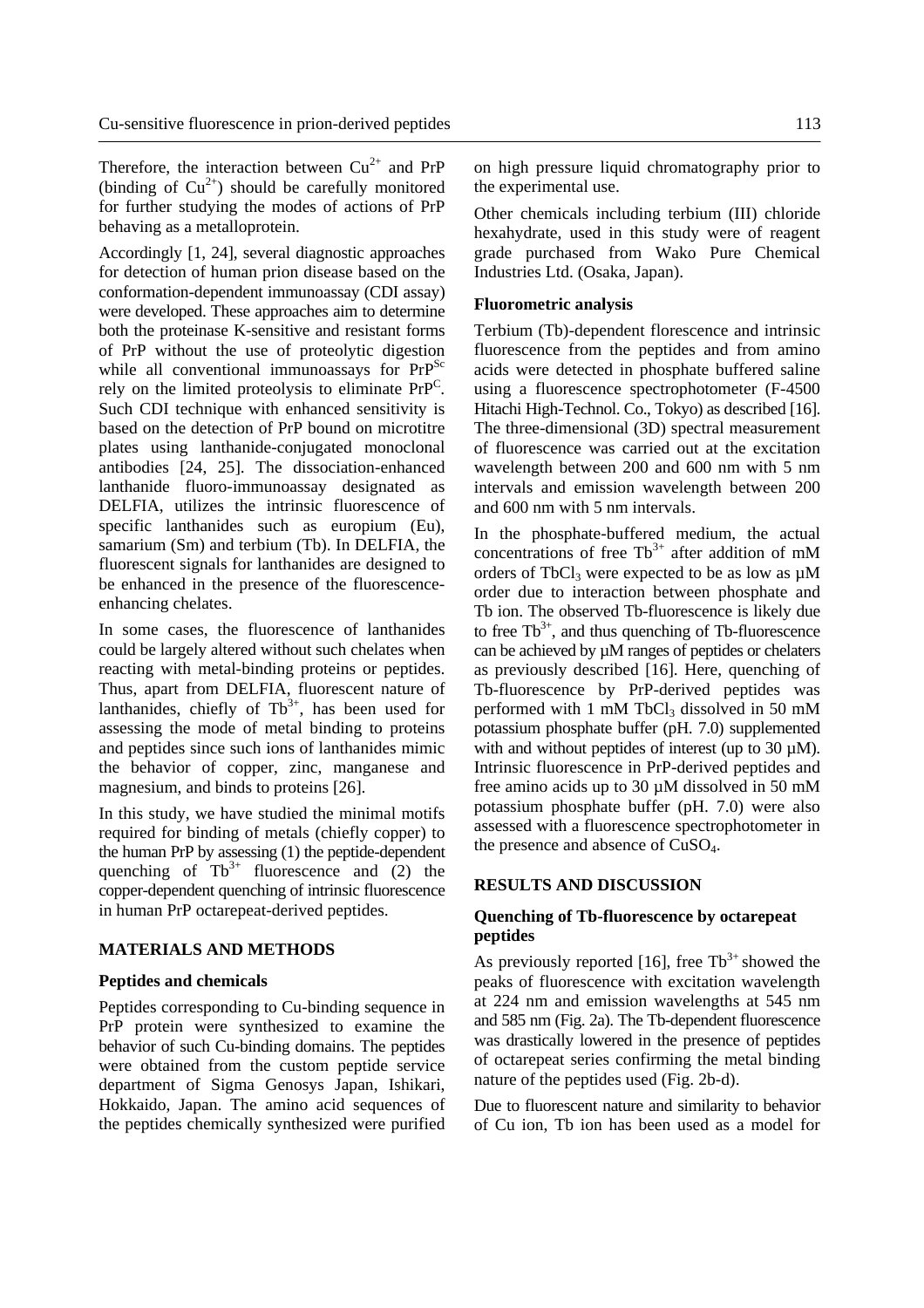

**Fig. 2.** PrP-dependet quenching of fluorescence in Tb solution. Typical 3D representations (contour plot) of the Tb-fluorescence spectra in the presence and absence of PrP-derived octapeptides are shown in (a) Tb alone, (b) Tb and PHGGGWGQ, (c) Tb and GGGWGQPH, and (d) Tb and GQPHGGGW. (e) Effects of eight different peptide sequences found in PrP octarepeat region on quenching of Tb-fluorescence are compared.

studying the kinetic analysis of metallo-complex formation by short Cu-binding peptides such as a 17 amino acid-sized conatntokin-G [26]. In the present study, the peptide ending with His residue (GGGWGQPH) showed highest activity for quenching of the Tb-fluorescence among eight different octapeptides tested (Fig. 2e).

## **Peptides showed intrinsic fluorescence in the absence of Tb**

In the absence of fluorescent REE ions such as  $Tb^{3+}$ , the PrP-derived peptides tested here showed intrinsic fluorescence (Fig. 3a). The fluorescent nature of octapeptide could be attributed to the presence of Trp residue. Among amino acids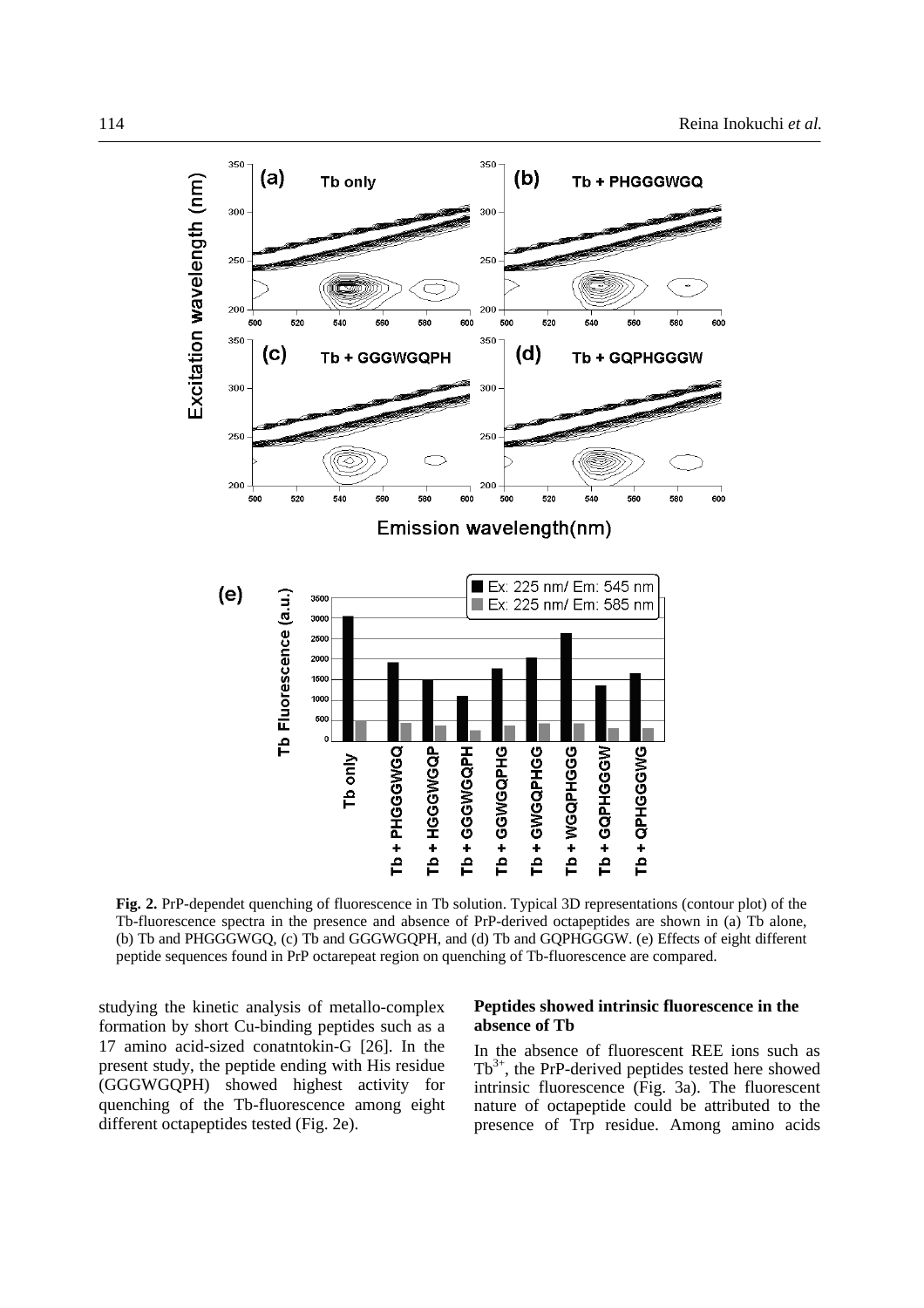constituting the octarepeat, only tryptophan showed major (excitation at 280 nm, emission at 365 nm) and minor (excitation at 230 nm, emission at 365 nm) peaks of intrinsic fluorescence (Fig. 3b-g).

Comparison of fluorescence between the Trpcontaining peptides and free Trp suggested that fluorescence by Trp is largely lower by conjugation with other amino acids.



**Fig. 3.** Intrinsic fluorescence in octarepeat peptide and free amino acids. Typical 3D-representations (contour plot) of the Peptide-FL and W-FL are shown. Typical results for octapeptide PHGGGWGQ (a), free proline (b), free histidine (c), free glycine (d), free tryptophane (e), free glutamine (f), and mixture of five amino acids (g). Concentration of the octapeptide and free proline, histidine, tryptophane, and glutamine were 30  $\mu$ M. Concentrations of free glycine was 30  $\mu$ M (d) or 120  $\mu$ M (g).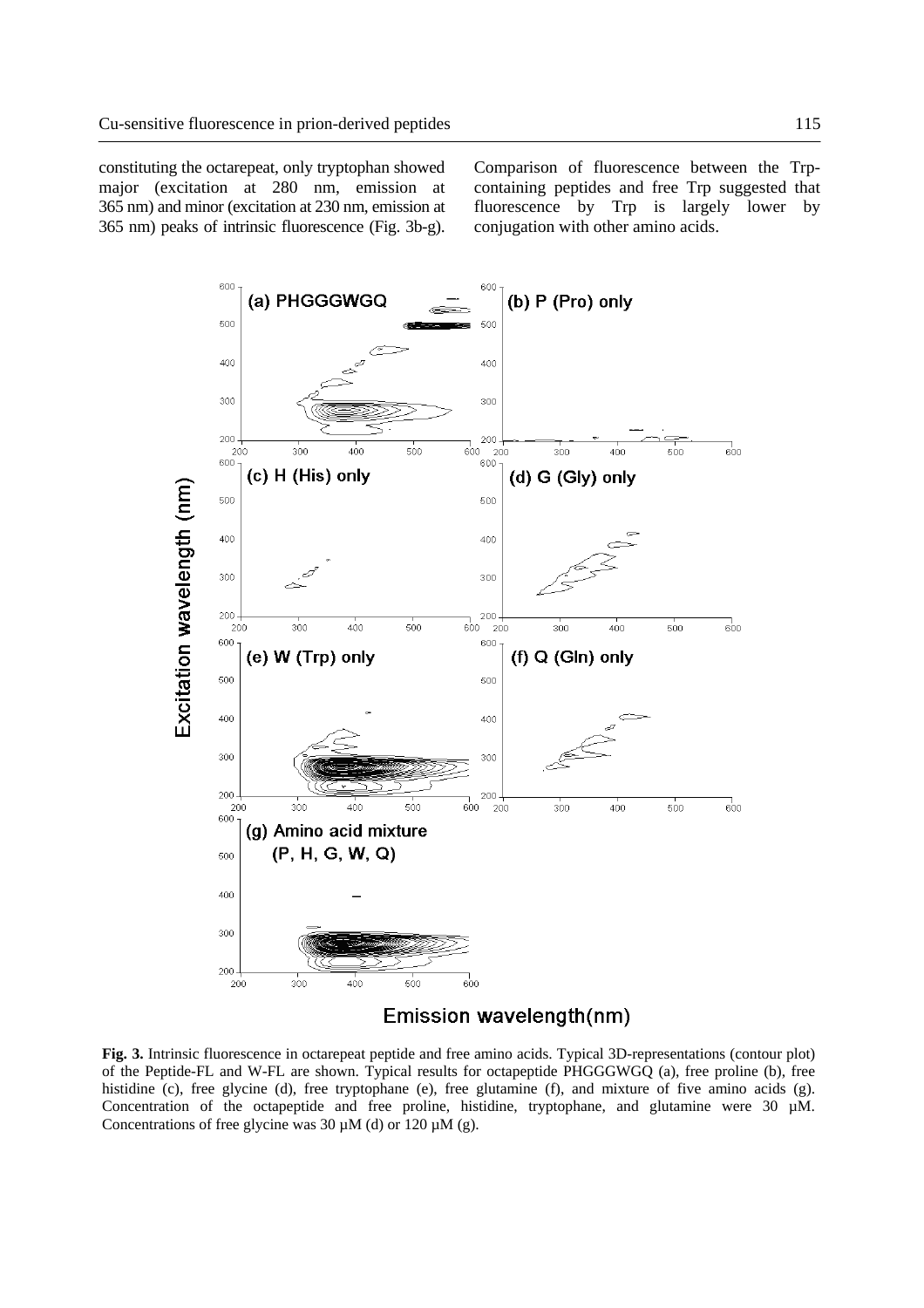As expected, the PrP octarepeat-derived short peptides lacking Trp residue showed no fluorescence, further confirming the role of Trp residue for fluorescence (Fig. 4). Again, data suggested that Trp-residue is required for the fluorescent nature of the octarepeat peptides and that conjugation of longer chains to tryptophan lowers the intrinsic fluorescence.

## **Quenching of peptide fluorescence by copper**

As the characteristics of fluorescence which is intrinsic to the human PrP-derived octarepeat peptides were spectroscopically determined above, the impact of Cu-binding to the peptide on the yield of fluorescence was tested (Fig. 5). The intrinsic fluorescence in the octarepeat sequencederived peptides and free tryptophan was shown to be quenched in the presence of excess of CuSO4. The presence of  $Cu^{2+}$  in the range of molar ratios  $(Cu^{2+}/\text{peptide})$  between *ca.* 0.2 and 1.0 showed linear decrease in fluorescence from the most peptides tested, suggesting that the mode of interaction between the PrP-derived peptide and metal ions can be optically monitored.

Kinetic analysis revealed that fluorescence from the PrP octarepeat-derived octapeptides showed higher sensitivity to the presence of low concentration of Cu ion (Fig. 5). Among the octapeptide sequences tested, PHGGGWGQ peptide was shown to be most sensitive to the low Cu concentration although this sequence lack the presence of metalbinding motif X-X-H. In turn, the role or significance of another motif, namely, H-G-G-G-W was suggested. It must be noted that our discussion does not cover the behavior of shorter Cu binding motif H-G-G-G reported by Bonomo *et al.* [4]. Since fluorometric analysis is based on the Trp-dependent fluorescence, Cu-mediated in the tetrapeptide HGGG could not be assessed by our approach.

## **Two distinct metal-binding motifs overlaid in the PrP octarepeat region**

According to earlier studies, at least single His residue is required for binding of copper on PrPderived peptides [16, 17], and the catalytically active copper-binding motif within PrP-derived peptides was determined to be X-X-H (where X can be any



**Fig. 4.** Comparison of intrinsic fluorescence in PrP octarepeat-derived short peptides. (a) Octapeptide PHGGGWGQ, (b) tetrapeptide PHGG, (c) hexapeptide GGGWGQ, (d) tripeptide WGQ.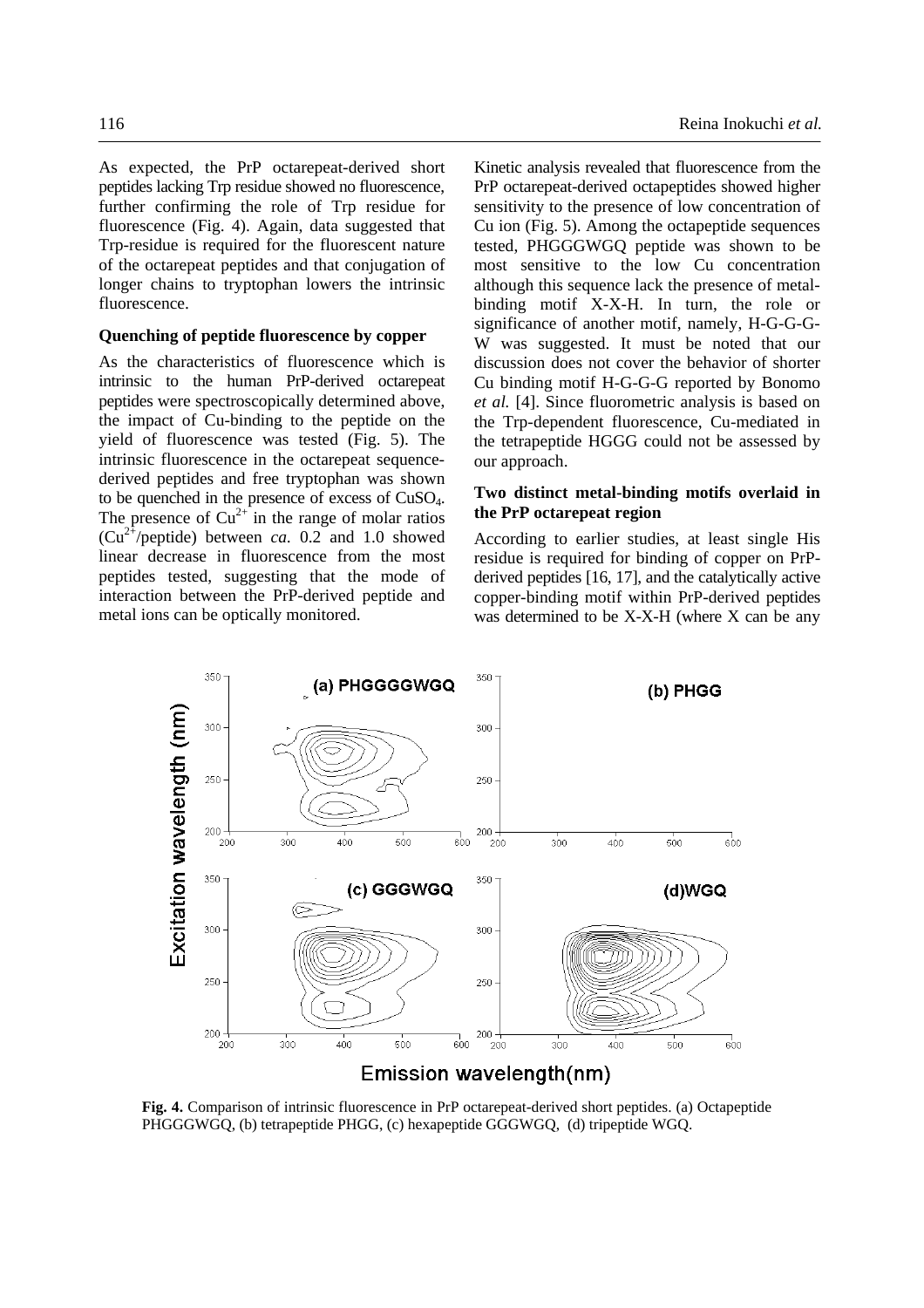

**Fig. 5.** In the presence of 30 µM peptides or tryptophan, fluorescence quenching action of copper at various concentrations (up to 30 µM) was examined.



**Fig. 6.** Proposed involvement of overlapped two distinct motifs in the octarepeat region in binding to metal cations. (a) X-X-H motif [15, 16, 19] suggested to bind Tb in the Tb-fluorescence assay. (b) H-G-G-G-W motif [3] suggested to bind Cu in the peptide-fluorescence assay.  $M<sup>n+</sup>$ , metal cations.

amino acids followed by His) [15, 19]. Furthermore, our demonstrations have shown that the PrPderived and related short peptides ended with X-X-H motif, effectively bind Cu in the biological media and thus prevent the damaging impacts of Cu ions against DNA degradation [23] and living plant cells [19]. Okobira *et al.* [27] has demonstrated that Cu-binding peptides with the X-X-H motif conjugated to organic materials could form a novel class of bioengineering tools. Accordingly, a tripeptide, glycyl-glycyl-histidine (G-G-H, one of X-X-H motif derivatives) as Cubinding domain, was introduced onto the glycidyl methacrylate-grafted porous hollow fiber membrane made on the polyethylene platform by radiationinduced graft polymerization.

On the other hand, *N*-terminal His-started oligopeptides were also used as model for Cu-binding in earlier *in vitro* studies describing that the actual least motif in the octarepeats necessarily required for binding of Cu consists of 5 amino acids H-G-G-G-W [3] or 4 amino acids H-G-G-G [4]. Therefore, in the mammalian PrP octarepeat regions, in which PHGGGWGQ is repeated for four (human) to six (bovine) times, both metal binding motifs could be overlaid by sharing common His residue and thus co-existed.

Our fluorescent assay with Tb-fluorescence quenching supported the positive role of Hisended peptides. The obtained data clearly supported the view that the peptides sharing an intact X-X-H motif (in this case PQH motif) located at *C*-termini rather than N-terminal H-G-G-G-W motif, is desirable as metal chelating peptides.

Controversially, the role of Pro-started motif followed by (H-G-G-G-W) was supported by the Cu-dependent peptide fluorescence quenching assay.